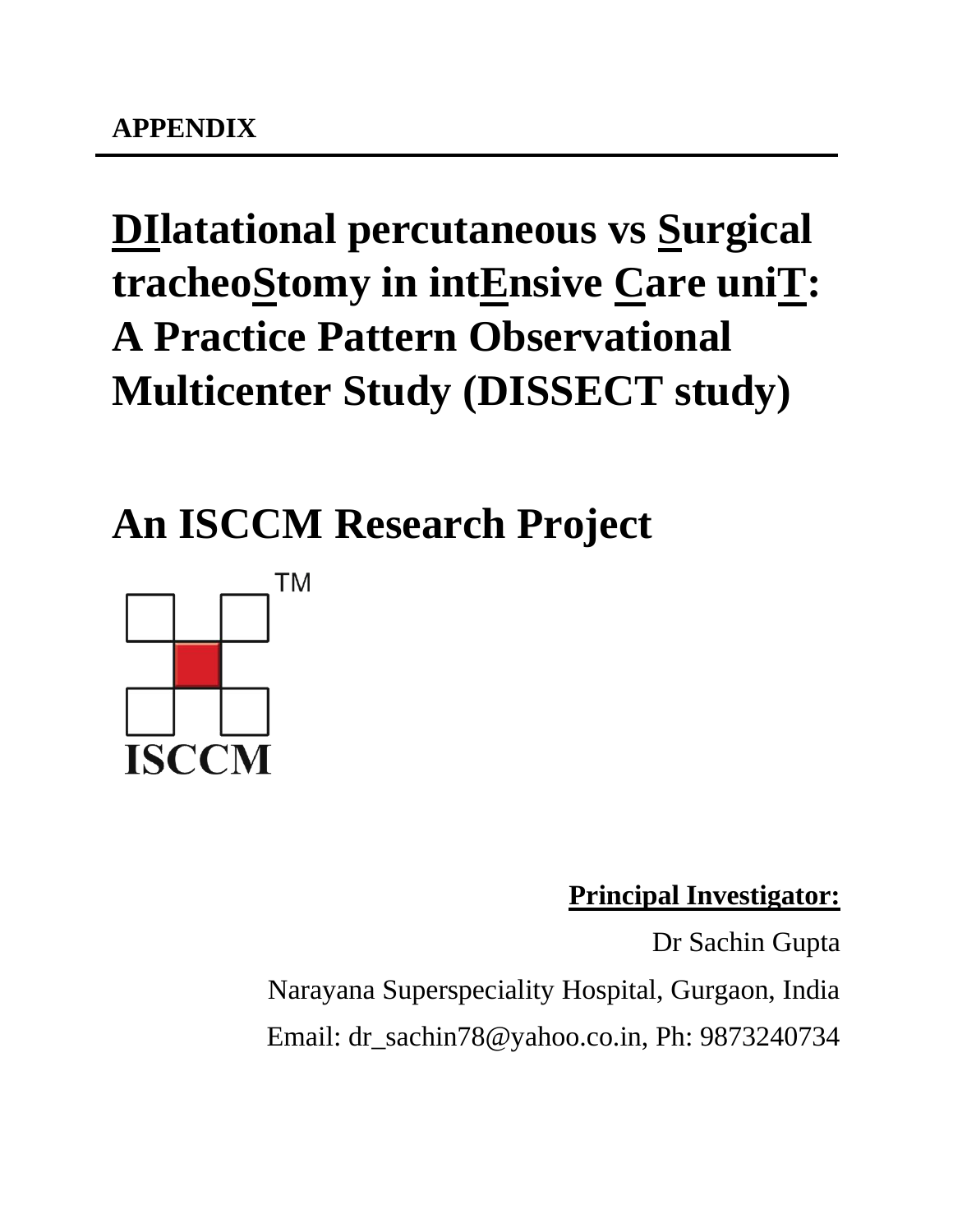#### **APPENDIX**

## **List of Abbreviations COPD** Chronic Obstructive Pulmonary Disease **CXR** Chest X ray **ENT** Ear Nose Throat **FiO<sup>2</sup>** Fraction of Inspired Oxygen **GCS** Glasgow Coma Scale **HFNC** High Flow Nasal Cannula **ICU** Intensive Care Unit **INR** International Normalised Ratio **NIV** Non Invasive Ventilation **OT** Operation Theatre **PDT** Percutaneous Dilatational Tracheostomy **PEEP** Positive End Expiratory Pressure **SpO<sup>2</sup>** Oxygen Saturation **ST** Surgical Tracheostomy **USG** Ultrasonography

#### **Definitions**

*Hypotension:* Systolic BP < 90 mm Hg OR MAP < 65 mm Hg

*Estimated blood loss:* Each gauze piece (5 x 5 cm) soakes 5ml of blood, so 10-15 ml blood loss is usage of 2-3 gauze pieces

*New requirement of ventilator support:* Any increase in FiO2 or increase in PEEP or need of initiation of ventilator support

*New need of vasopressor support*: Starting of vasopressor support during or immediately after tracheostomy

*False Tract:* Any tract created in the pre-tracheal subcutaneous tissue

*Neck Circumference:* Entire circumference of neck at the level of cricoid cartilage

*Cricosternal distance:* Distance from lower end of cricoid cartilage to suprasternal notch in fully extended neck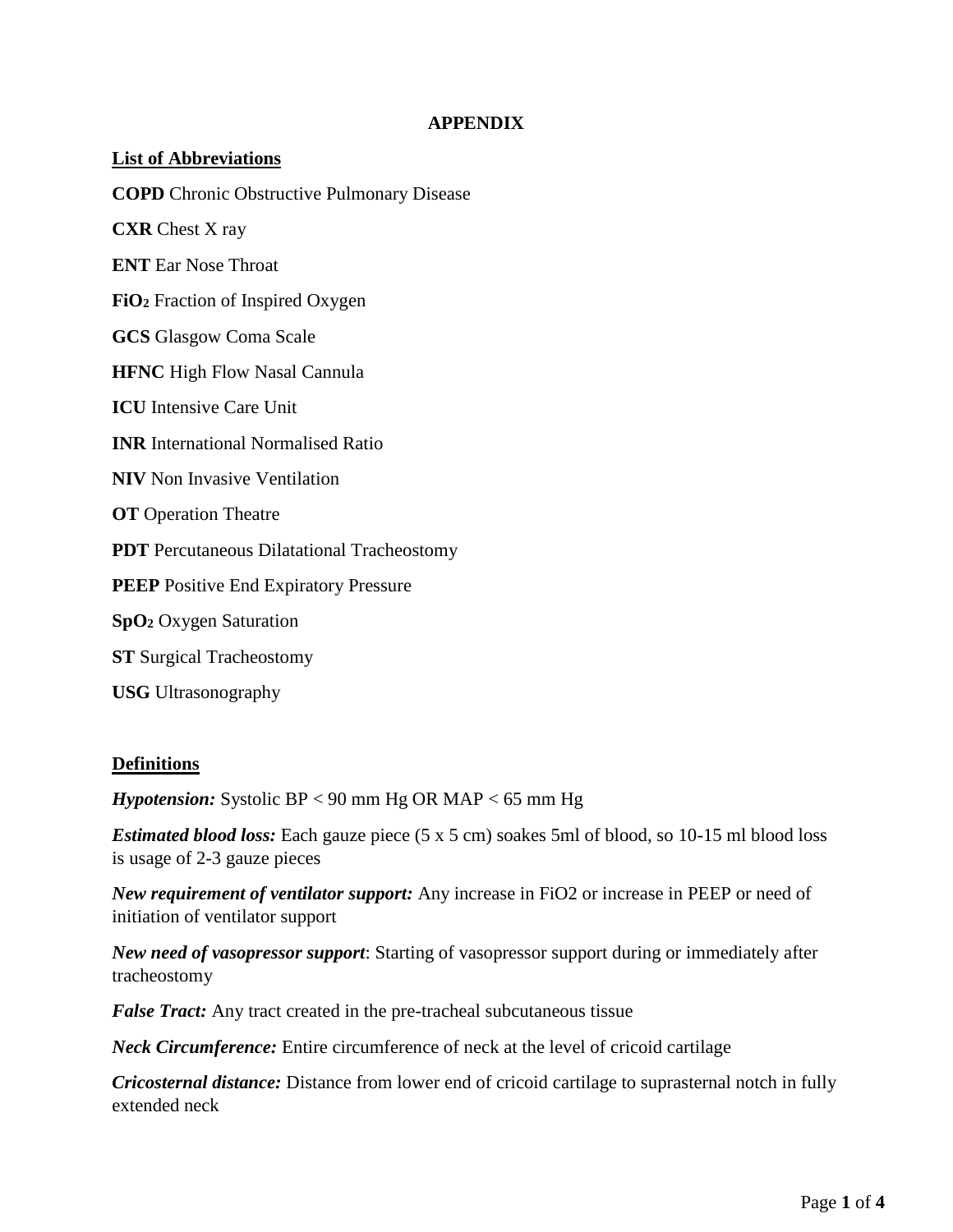*Duration of Procedure:* time taken from the time of incision or time of direct needle insertion without incision to the cuff inflation of the tracheostomy tube

#### **Glasgow Coma Scale (GCS)**

#### **Eye Opening (E)**

 $4 =$ spontaneous

 $3 =$  to sound

 $2 =$  to pressure

 $1 = none$ 

 $NT = not testable$ 

#### **Verbal Response (V)**

 $5$  = orientated  $4 =$ confused  $3 =$  words, but not coherent  $2 =$  sounds, but no words  $1 = none$ 

 $NT = not testable$ 

#### **Motor Response (M)**

- $6 =$  obeys command
- $5 = 1$ ocalizing
- $4 =$  normal flexion
- $3 =$  abnormal flexion
- $2 =$  extension
- $1 = none$
- $NT = not testable$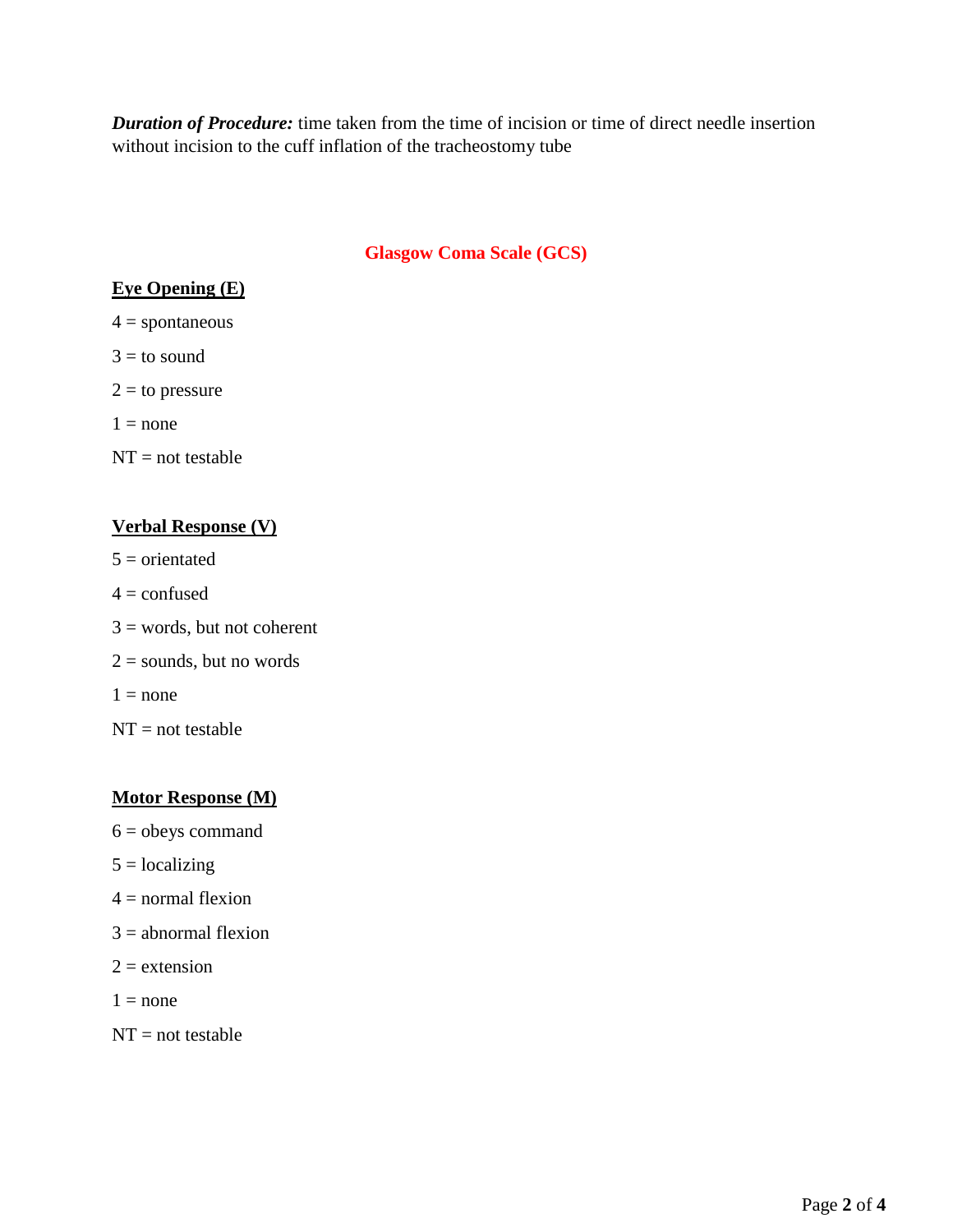#### **Neck Anatomy by Ultrasound (Reference image examples attached)**

This is to be performed by Linear transducer of ultrasound probe in a transverse direction and evaluated at the the tracheal ring where needle will be inserted

#### **Excellent**

No blood vessel in the tract of the needle at  $1<sup>st</sup> - 2<sup>nd</sup>$  or  $2<sup>nd</sup> - 3<sup>rd</sup>$  tracheal ring and avoiding isthmus while needle puncture



#### **Good**

Single blood vessel either at centre of the tract of the needle puncture or isthmus present at the site of performing tracheostomy